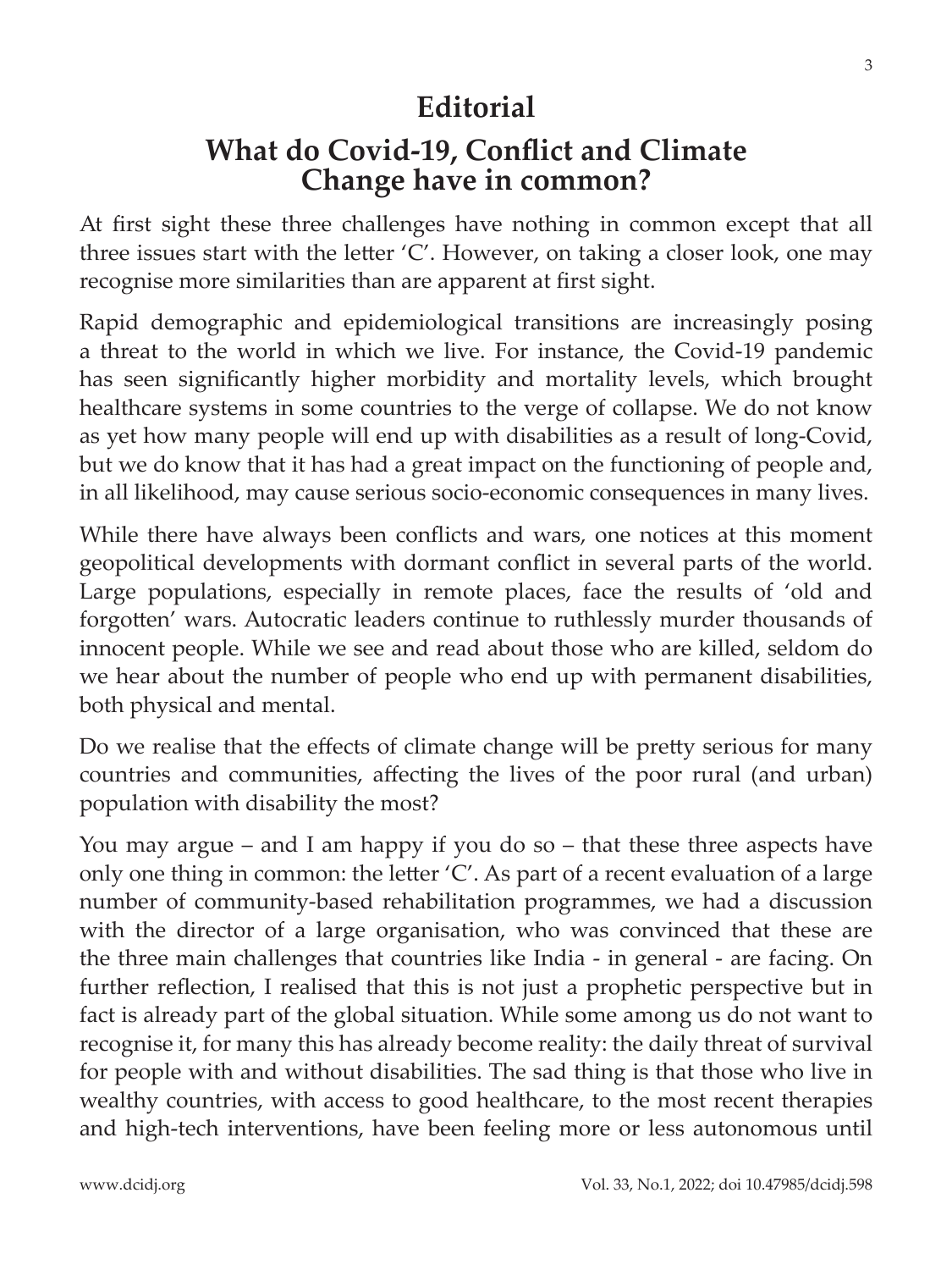faced with the threat of war. Look at what is happening in Europe, with Ukraine being destroyed by a ruthless dictator and his war machine, along with gross violation of human rights on a massive scale.

Amid these developments we – rightfully – continue to talk about the inclusion of people with disabilities. We develop grand plans, new ideas and new terms. We argue and disagree with each other, but, most often, we do this without including people with disabilities themselves. We may invite organisations of people with disabilities but how often are those who are most affected, those living in absolute poverty, being heard? It is the well-educated elite that is heard, as much as it is the powerful international agencies and organisations that make the decisions.

Most of the readers, like me, are not policymakers, but the perspective of what we are seeing and what we are hearing from the field is the basis for our reflections and actions.

Policymakers need to recognise that the divide between the wealthy and middleclass on one hand, and the (ultra) poor on the other, has become bigger during the past decades and that this is a recipe for (further) conflict. Those who are poor and living in low- and middle-income countries are most affected by Covid-19, conflict, and climate change. The - at times small - NGO programmes supported by development agencies (some known to be working in the field of disability but many others who are not at the forefront of our discussions) often form the only source of assistance for people with disabilities. Their situation will not change soon. Governments may have a complete disinterest in the (ultra) poor but of course they will not tell you. Ratification of the UNCRPD is by no means a guarantee that anything has changed or will change for the ultra-poor, with and without disabilities. As long as there is no access to the most essential basic resources and the most basic rights are not being met, do not expect that people are much interested in 'hearing about higher level individual rights'. We need, in my view, a wake-up call about the real situation, the reality, and not the parallel universe in which some people and organisations operate.

What actions are needed?

Listen carefully to people at the grassroots: you may not hear the development jargon but if you take time to truly listen, you will certainly hear about their needs, concerns, hopes, and dreams.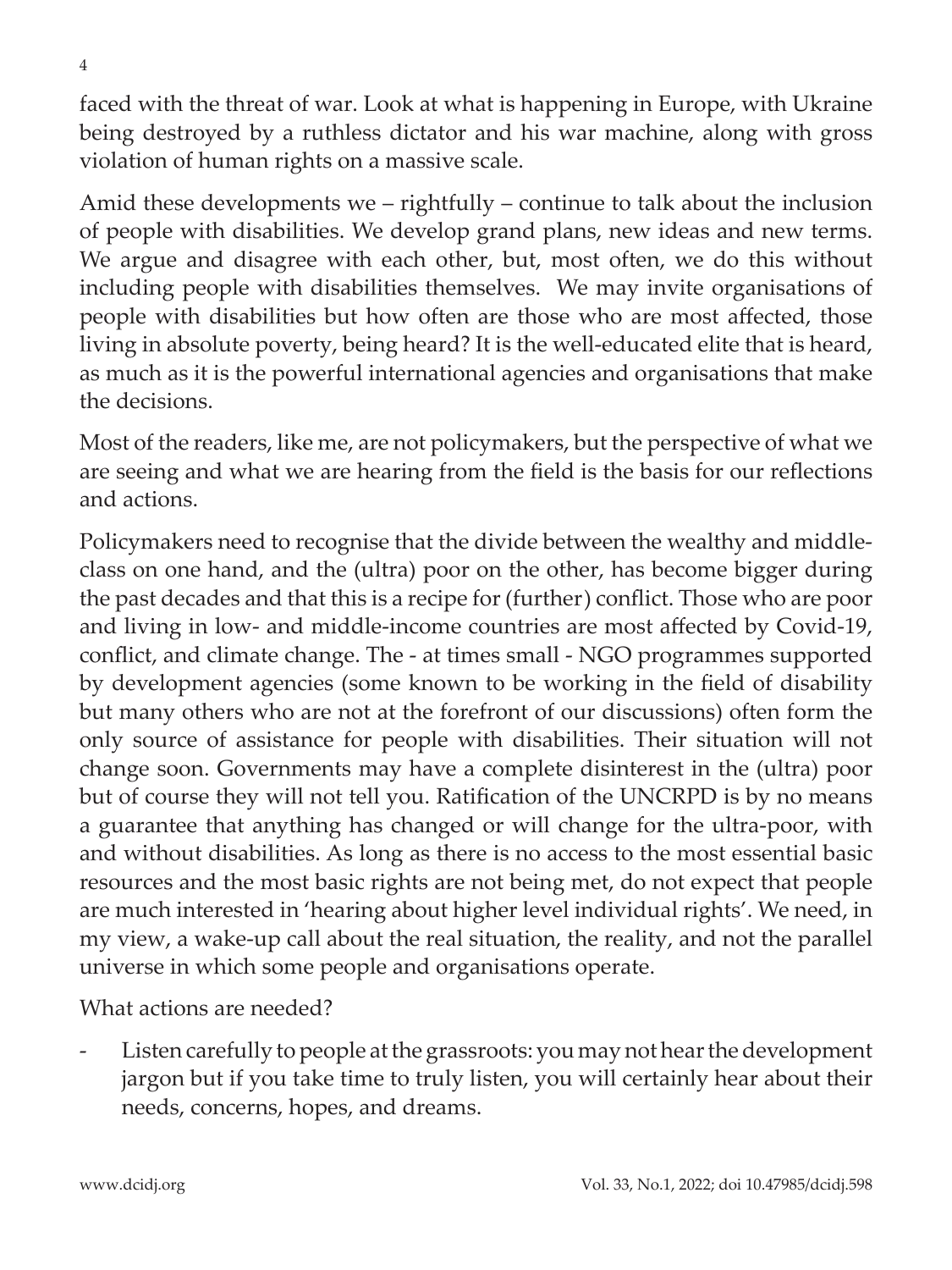5

- Ensure that the WHO in its Rehab-2030 strategy emphasises the importance of creating and facilitating access to rehabilitation for the (ultra) poor, with and without disability. This means that emphasis should not be placed on increasing the numbers of highly trained rehabilitation professionals. It will simply take too long to get them interested in working in the conditions we are talking about. The WHO and others should emphasise the need for well-trained mid-level rehab workers who can deliver meaningful services to people with the most common conditions and disabilities. Thousands of them are needed; governments need to be made aware of this, and good quality training, support and supervision need to be offered. A true advocacy task for (influential) UN bodies such as the WHO!
- These mid-level rehab workers would need support and supervision from professionals, as they require training for a different role than those who work in affluent societies. Copying western care and rehabilitation systems is not the solution. Copying western training is assuredly not the answer to the reality of the rural and urban poor. Instead, face the criticism one will receive from professional boards and develop curricula that fit the local situation. Realise that professionals and their organisations have vested interests; do not be naïve! Allow for flexibility and be bold to oppose westerns standards.
- Study innovative models, e.g., the government of Nepal started a CBR programme with hundreds of CBR field staff employed by government in Province No.1.
- Build capacity of national OPDs and help them become true watchdogs. But, at the same time, realise that this often requires a lot of careful manoeuvring in terms of used terminology, actions, advocacy/lobby, given that a large number of countries have political systems that do not allow activities that may be seen as subversive.

We should see and recognise the **community** as key to the furtherance of disability inclusion. Disability inclusive development should be based on three elementary values: **solidarity, social justice** and **social friendship**. Such an approach, based on classical principles of community development, offers – in my view – more direction for the future than any debate about terminology.

Community engagement and participation were important principles of the Alma Ata Declaration in 1978 and are in line with the Primary Health Care movement, as well as with Community-based Rehabilitation. More than 40 years later, this